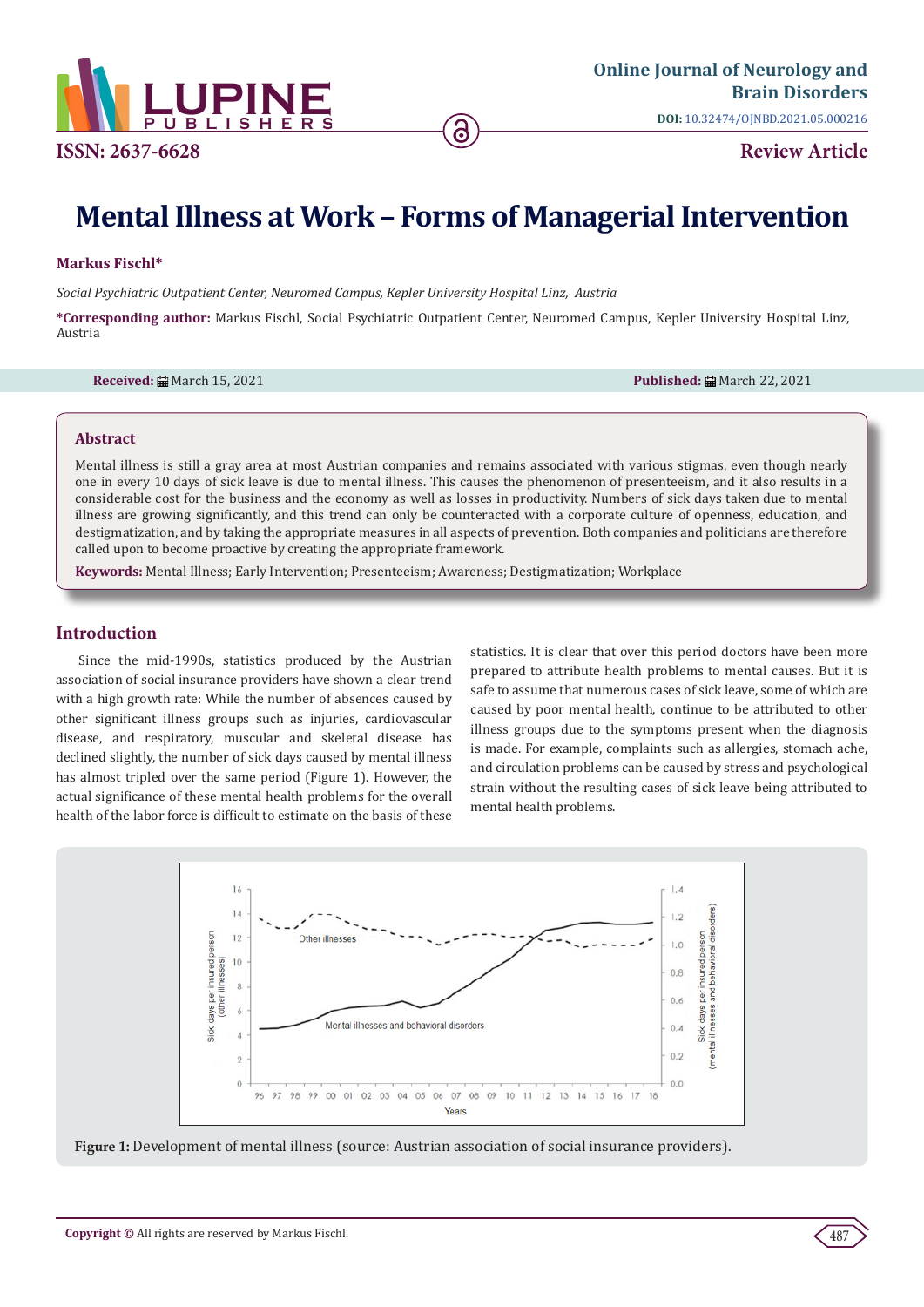The major significance of mental stress and illness in the working environment can be confirmed with other sources. Studies have repeatedly shown that depression, stress, and anxiety are among the health problems most frequently cited by employees in relation to their job. The OECD estimates that in its member states between 20 and 25% of the working-age population are affected by clinical mental health issues. Around 5% have serious mental disorders, while the remaining 15% have minor to moderate disorders [1]. The average duration of sick leave taken by individual employees as a result of mental illness is 34.6 days per incident – nearly four times as long as for somatic illnesses, which on average across all illness groups result in just 9.6 sick days per incident (Figure 2) [2]. But how can this huge increase in illnesses and sick leave be explained? Has mental stress at work increased in recent years? Have employees become less resilient? Is it that we can now talk more openly about mental disorders, so that we are finally seeing the true extent of the burden of disease? Are we better at diagnosing mental health problems than we were before?. All these reasons play their part to a certain extent.



**Figure 2:** Average length of sick leave, "Somatic versus mental".

# **Spiraling Costs**

As the data shown above make clear, psychiatric illness has become a major cost factor for businesses and the Austrian economy as a whole. And the pension statistics also reveal some extremely alarming figures: the 2019 annual report produced by the Austrian pension insurance institution shows that 6.6% of working-age people in Austria are disabled or unable to work. The largest cause of early retirement is mental illness (43.8%), a long way clear of the next-highest causes – musculoskeletal conditions (17.4%) and nervous system disorders (7.9%) – while 66.1% of people claiming rehabilitation allowance were doing so as a result of mental illness [3] (Figures 3-5). Taking into account the fact that disorders are frequently under-diagnosed and misdiagnosed for a variety of reasons, the increase in absences from work as a result of mental health problems is even bigger than shown by the statistics.



**Figure 3:** Types of pensions 2019.



**Figure 4:** Disability/incapacity pensions by illness group 2019.



**Figure 5:** Rehabilitation allowance 2019.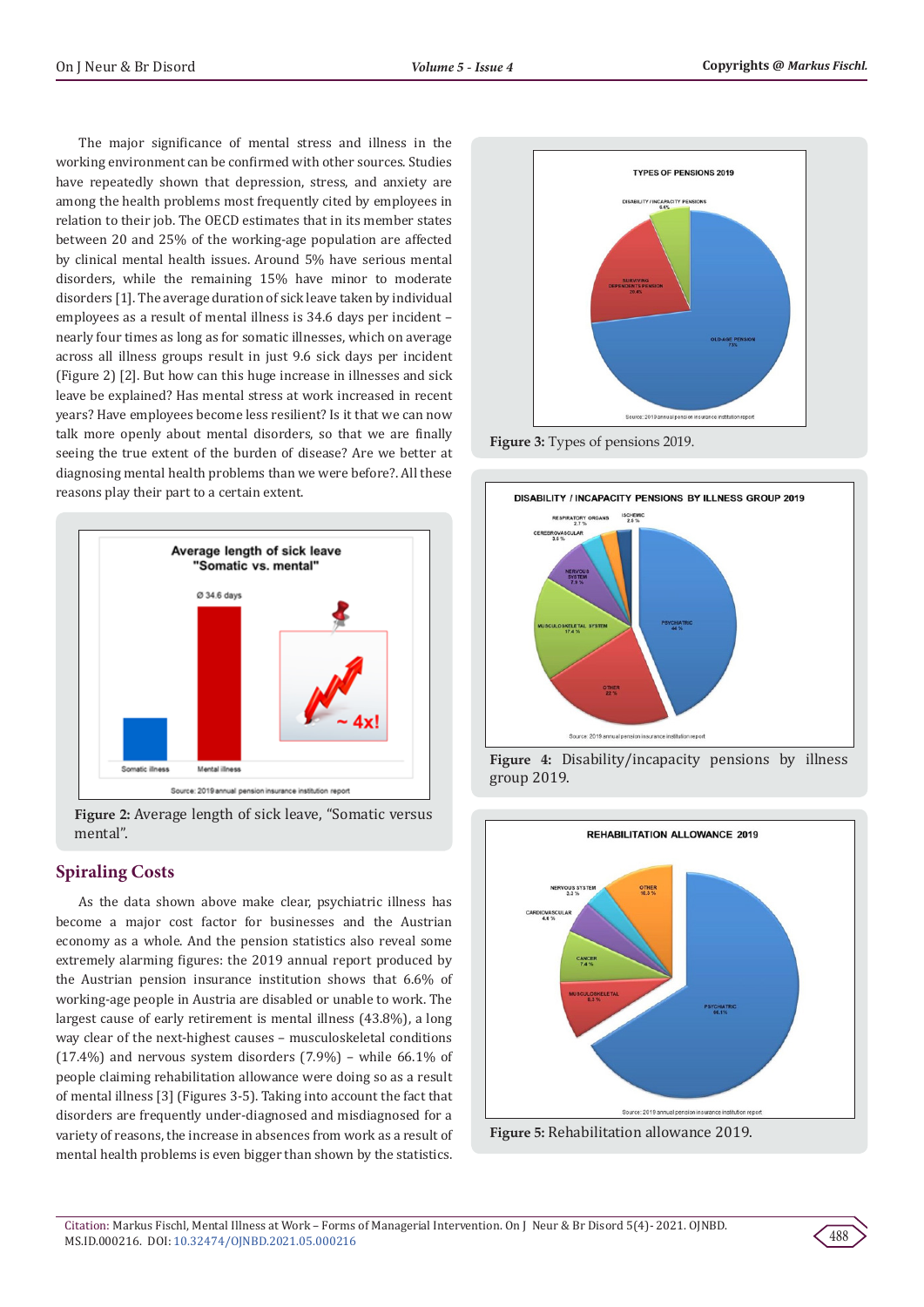#### **Presenteeism and Absenteeism**

In addition to longer periods of absence and incapacity for work, there is the problem of reduced productivity and performance from those employees who frequently come into work when they are ill. This phenomenon is known as "presenteeism". Employees suffering from depression, for example, make more mistakes at work and do not work as quickly as their healthy colleagues. Typical symptoms of this illness, such as impaired concentration and ability to retain information, negatively impact performance, and sufferers also tend to withdraw socially from their working environment, which can add to the strain on the rest of their team. By contrast to presenteeism, there is the problem known as absenteeism, which refers to feigning illness when the person is in fact fully able to work. Presenteeism and absenteeism are also called "motivated absence", and just like absences caused by health issues they have a harmful short and long-term impact both economically and socially. The 2018 Austrian workplace absence report, which focused on this issue, concluded that both absenteeism and presenteeism can be influenced by personality traits [see below], but also that workplace and organizational factors (such as corporate culture and leadership) and structural factors (such as workplace safety) play a role [4].

# **The 2018 Workplace Absence Report Identified the Following Primary Risk Factors for Presenteeism at a Personal Level**

- **a)** Problems setting personal boundaries
- **b)** A strong feeling of loyalty towards managers and colleagues
- **c)** A sense of obligation towards customers/clients
- **d)** Work that can only be performed by the individual in question, e.g. in the case of staff shortages or a high level of specialization.
- **e)** A strong sense of camaraderie within teams, e.g. when working on projects with tight deadlines [4].

# **The Report Identified the Following Risk Factors at an Organizational or Structural Level**

**a)** Poor leadership and corporate culture, e.g. when there is little respect, trust, or support between management and employees, or when employees are suspected of not having genuine reasons for absences,

#### **b)** High working demands with inadequate support [4].

In the workplace absence report, presenteeism and absenteeism were measured on the basis of self-reporting collected by surveys. The available survey data clearly show that they are issues of considerable importance for the Austrian economy. Data from the 2014 Austrian Health Survey, alongside analysis carried out by the Upper Austrian Chamber of Labour in its Work Climate Index and Employee Health Monitor for the period between 2008 and 2017, show that over the course of a year around half of Austrian employees display presenteeism [4].

# **Across All Sectors, those Who Displayed Presenteeism gave the Following Reasons**

- **a)** A sense of obligation towards colleagues (60%),
- **b)** Lack of a substitute (33%),
- **c)** Worry about work that would otherwise not be done (35%),
- **d)** Fear of negative consequences (16%),
- **e)** Either having themselves had previous problems at work relating to sick leave or knowing that someone else at the company/organization had these problems (around 15%).

However, the 2018 workplace absence report noted considerable differences between the sectors and the qualifying groups [4].

#### **Economic Impact of Mental Illness in Austria and Europe**

A report produced by the OECD and the European Commission (Health at a Glance: Europe 2018) revealed that mental illnesses such as depression, anxiety and alcohol/drug addiction affect more than one in six EU citizens. In addition to the impact on citizens' wellbeing, the OECD estimates that the total cost is over 600 billion euros – or more than 4% of GDP – across the 28 EU countries. A large part of this cost can be attributed to lower employment rates and reduced productivity from people with mental illness (1.6% of GDP or 260 billion euros) and to higher social insurance spending (1.2% of GDP or 170 billion euros), while the rest is accounted for by direct spending on healthcare provision (1.3% of GDP or 190 billion euros) [5]. Millions of people would benefit from earlier diagnosis and treatment of mental illness. The study showed that in Austria the cost is 4.33% of GDP (thus amounting to 15 billion euros), somewhat higher than the European average [5]. The high cost of mental illness for patients, families, employers and the wider economy has also been highlighted by the British publication "Mental Health in the Workplace" [6]. It is therefore little surprise that improving mental health at work has become a key strategic focus. This increased interest has led to new reviews of the evidence base in relation to common mental disorders and to the introduction of policies aimed at boosting mental health and wellbeing in the workplace.

In particular, it has been argued that employers should provide safe and supportive working environments and improve work organization – though this can be difficult in practice. One reason is that mental illness continues to be viewed as an individual's problem, with the associated stigma, and another is that people confronted with these problems in the workplace (e.g. senior managers, line managers, and HR specialists) often lack the necessary skills to handle them. In addition, access to professional occupational health services is frequently inadequate, especially for employees at SMEs [6].

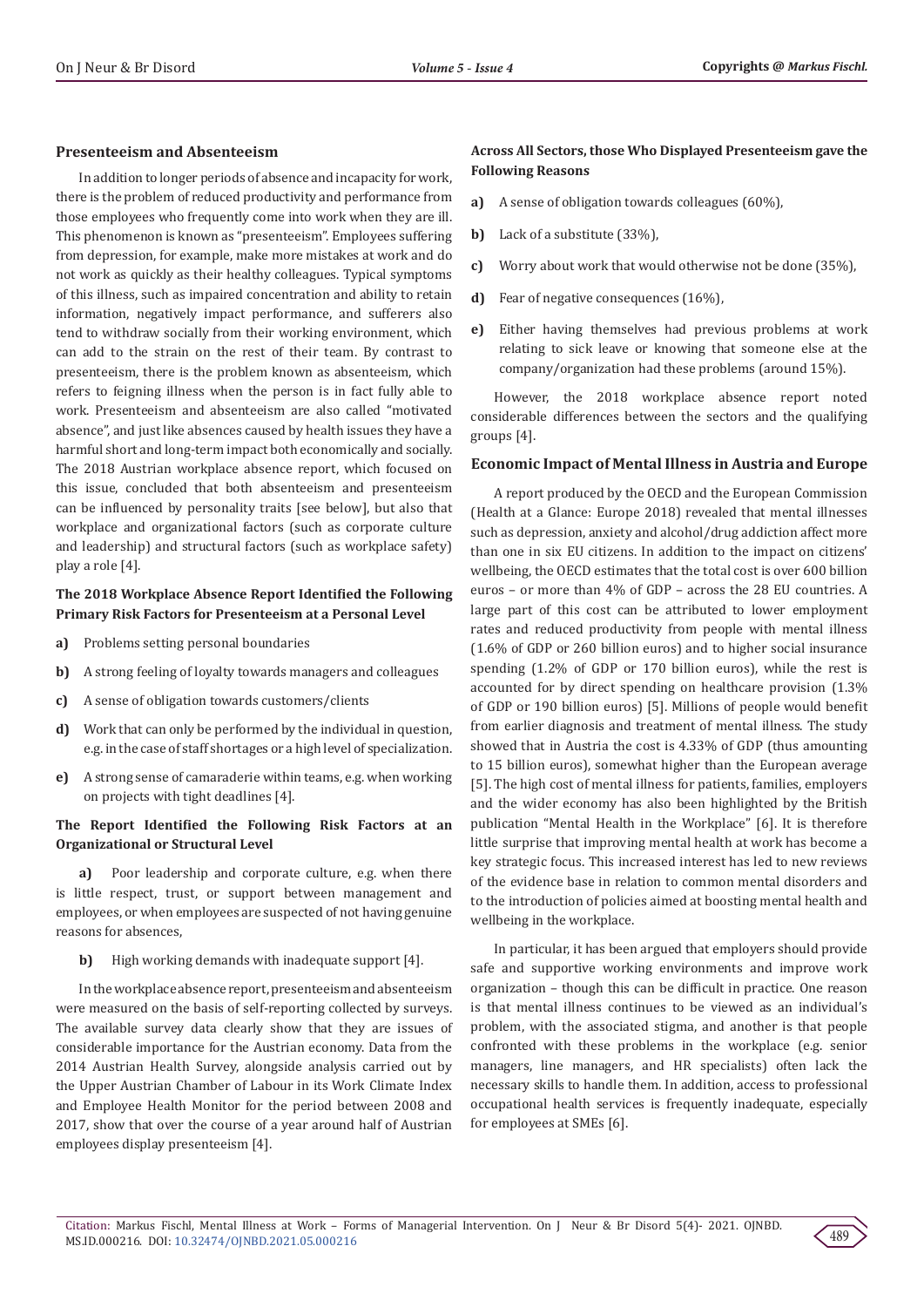# **Managerial Measures to Combat Mental Illness**

Effective prevention of mental disorders in employees can only be successful if it is adopted as a corporate goal and if a solution-oriented approach to improve mental health is agreed in consultation with all employees. A crucial aspect of this is companywide support in removing the taboo surrounding this issue, alongside the provision of information and guidance for managers and employees [7].

# **Destigmatization and Raising Awareness of Mental Illness**

There remains a stigma around being mentally ill. Inadequate knowledge about mental illness and the associated stigmas have harmful consequences on the mental health of those affected.

#### **There are three Main Forms of Stigma**

- **a) Public stigmatization:** Discrimination by work colleagues, managers, and the population as a whole on the basis of mental illness.
- **b) Self-stigmatization:** The person affected internalizes these negative perceptions.
- **c) Structural discrimination:** Mental illness is not allocated the same resources by health and pension insurance providers as somatic illnesses.

Prejudices and stereotypes remain widespread: Those suffering from mental illness are considered dangerous, unpredictable, incurable, and even likely to display violent behavior. It is also incorrectly assumed that there is a clear boundary between being mentally healthy and mentally ill, when in fact, mental health is constantly in a state of flux. The preconception that those affected are at fault for their own suffering leads to a lack of understanding and can even cause hostile reactions, and those who are mentally ill are often treated with fear or simply avoided. On top of this, a vague (but very common) sense of "being normal" remains a barrier to opening up about mental health.

# **These Forms of Stigmatization have the Following Consequences**

- **a)** Those affected become withdrawn within their team,
- **b)** They and their families suffer from a lower sense of self-worth,
- **c)** They begin to feel guilt and shame,
- **d)** They only begin psychiatric/psychotherapeutic therapy belatedly or not at all, as they don't want to be labeled as "mentally ill" by undergoing this therapy,
- **e)** In a worst case scenario, suicide is seen as the last and only "way out".

These factors make clear the importance of raising awareness of the nature and context of mental illness, particularly in a business environment [8].

#### **Awareness Campaigns at Work**

One of the key steps that can be taken to improve people's basic understanding of this issue are awareness campaigns on the facts and figures, available treatments, and wider context surrounding mental illness in today's workplace. These should aim to involve all employees, no matter where they are in the company hierarchy, and can for example be conducted through "Mental Health Awareness Days" or employee events.

# **It is Recommended that the Following Messages (Among Others) be Conveyed to Employees**

- **a)** One in three Austrians will suffer from mental illness at some point in their life ("It can happen to anyone").
- **b)** Mental illness can be treated effectively.
- **c)** Seeking professional help is no reason to feel ashamed ("the sooner the better").
- **d)** There are treatments available and people to talk to in a psychosocial network ("Where can I turn to if I need help?").

There are lots of creative ways to design destigmatization campaigns using a variety of media. For example, the content can consist of videos of those affected (whether employees or senior managers) talking about their experience of mental illness and how they returned to work. The key message to convey is: "If only I'd done something about it earlier, I'd have made things a lot easier for myself!". This testimony, alongside informational material and e-learning tools, can help improve general awareness of mental illness.

# **Forms of Prevention at Work**

In a business context, a distinction is made between primary, secondary and tertiary prevention (Figure 6). Primary prevention is aimed at healthy employees in order to prevent illness, secondary prevention focuses on early detection of illness, and tertiary prevention refers to rehabilitation of those who already have an illness.

We also distinguish between behavioral prevention and situational prevention. Behavioral prevention refers to individuals' health behavior, while situational prevention – also called structural prevention – looks at workplace conditions (Figure 6).

### **Primary Prevention to Combat Mental Illness**

A study on prevention, conducted in Germany as part of the "New Quality of Work" Initiative (INQA) [9] and funded by the German Federal Ministry of Labour and Social Affairs, investigated what employees understand by good work, the extent to which reallife work conditions meet these expectations, and which aspects are beneficial for mental wellbeing and keep employees healthy.

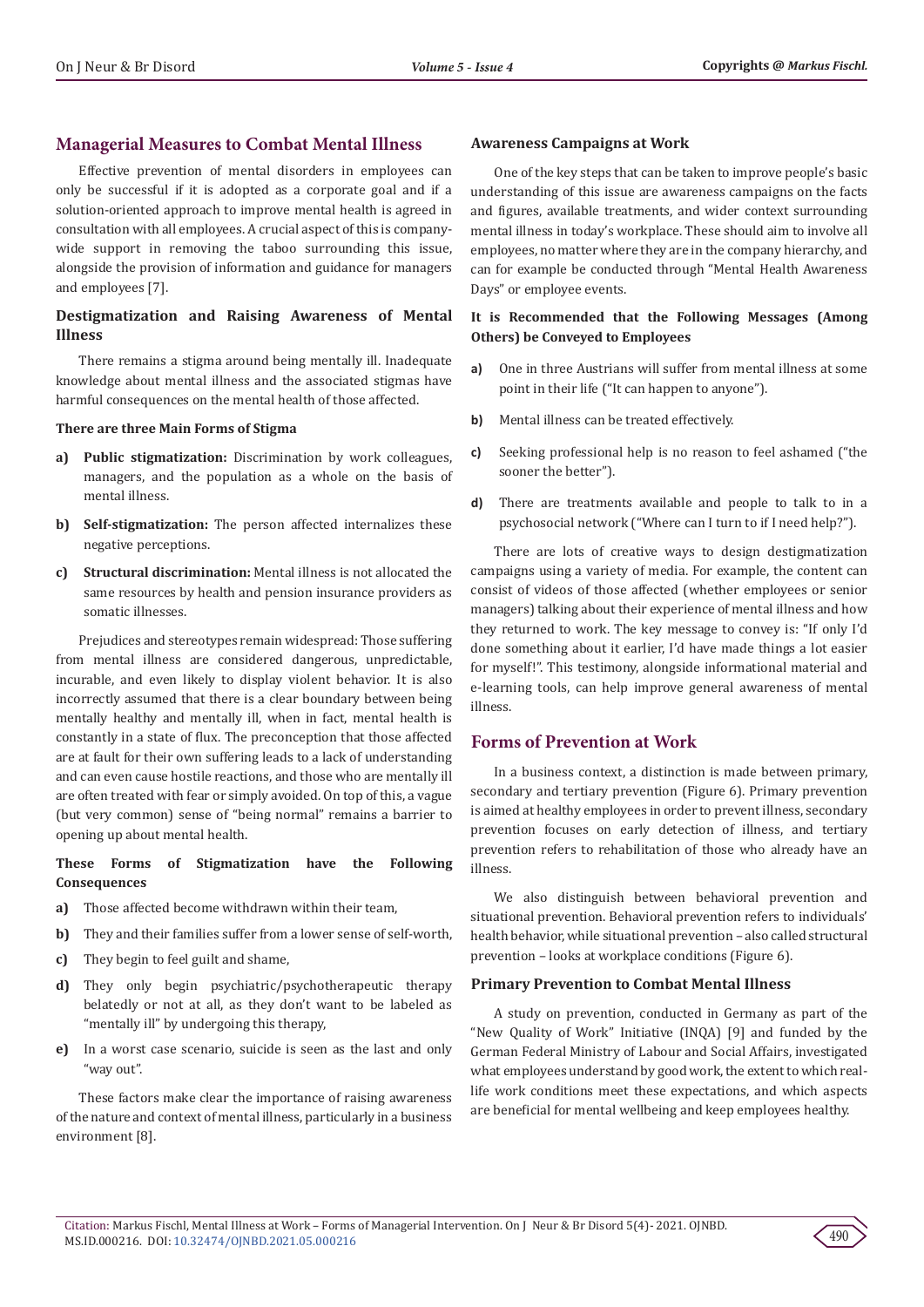

**Figure 6:** Primary, secondary, and tertiary prevention.

**The Following were Identified as Essential Requirements for Good Work [9]**

- **a.** A secure job with a secure income (92%)
- **b.** Meaningful, varied work (85%)
- **c.** The social aspect of work (84%)
- **d.** Health and safety (74%)
- **e.** Scope for influence and freedom to act (71%)
- **f.** Opportunities for development (66%)
- **g.** High-quality management (66%)

**The INQA Study Showed that in Many Sectors Work Conditions were No Better Than "Average", Meaning that there is Room for Improvement in Various Respects. As a Result of the Study, The Following Approaches can be Recommended to Help Prevent Mental Disorders**

**a.** A respectful, supportive management style,

**b.** A corporate culture explicitly aimed at improving mental health in its mission statement,

**c.** Steps to protect employees with an evaluation of the risk of mental stress factors,

- **d.** Measures to promote a positive work atmosphere,
- **e.** Opportunities for personal development,
- **f.** Sufficient potential to have an influence in order to

identify more strongly with the company,

- **g.** Policies to enable a good work-life balance,
- **h.** Establishing a culture based on trust,
- **i.** Work perceived as being meaningful and varied.

Behavioral prevention strategies provide opportunities to improve health skills, such as learning about personal stress and time management, resilience training, and mindfulness-based interventions [8]. However, few well-designed evaluation studies have been carried out on resilience training and mindfulnessbased interventions in a professional environment [10]. Primary preventive measures are in principle always to be welcomed, but the real challenge for companies and managers is reacting promptly and appropriately to specific cases, i.e. employees who are already showing the first signs of possible mental illness.

### **Secondary prevention (early intervention)**

A survey of 312 psychiatrists in Germany showed that around 26% of all mental illnesses are primarily caused by stressful circumstances at work – and that figure is growing [11]. This makes early intervention especially important, alongside the primary preventive steps mentioned above. Mental illness develops over a long period of time, which should provide a sufficiently large window of opportunity to intervene early and effectively. However, this requires a certain level of sensitivity on the part of business management to notice the behavioral changes and drop in performance of an affected employee that indicate undue levels of mental stress.

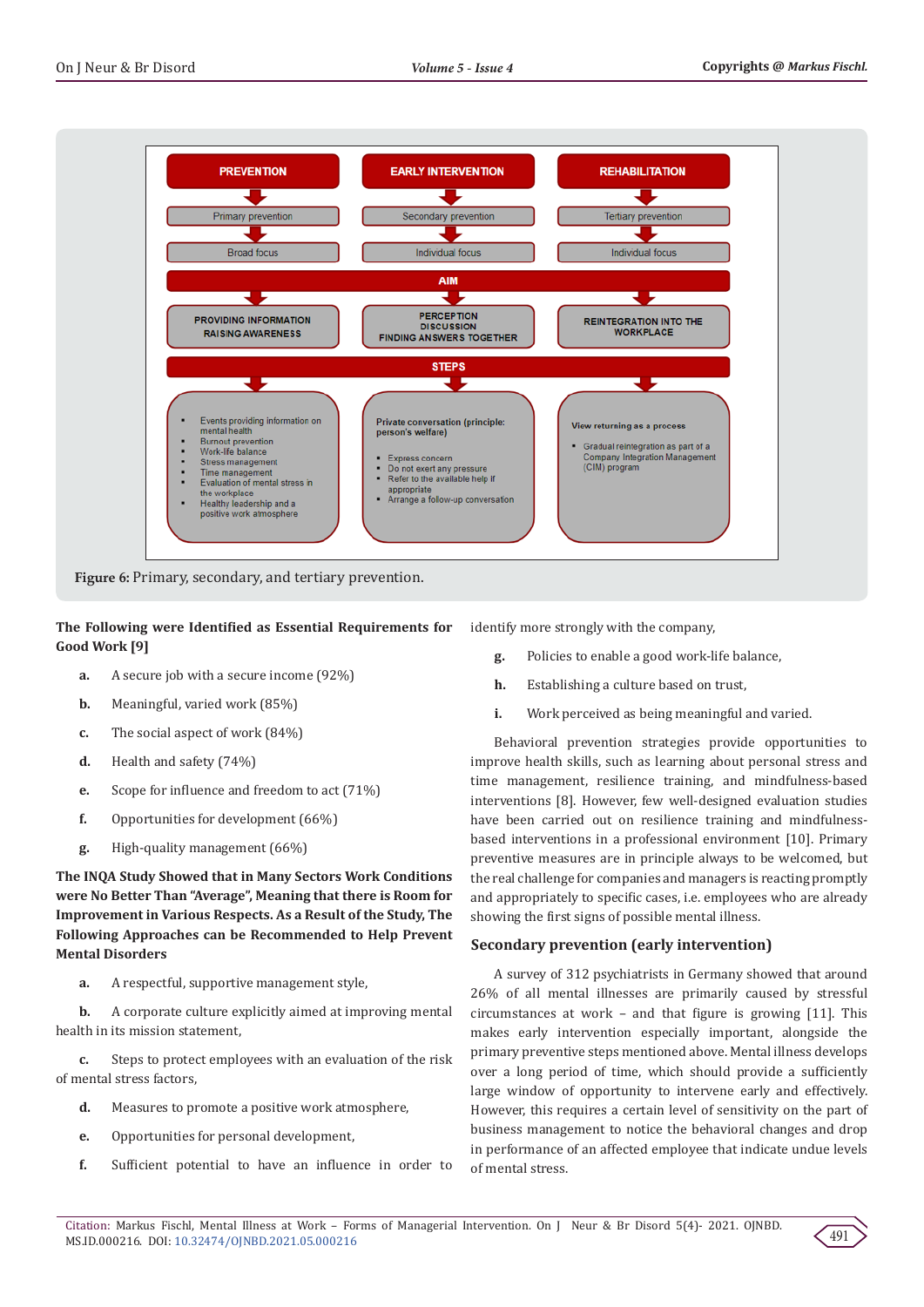#### **Early Warning Signs Include**

- **a.** Chronic irritability, frequent conflicts with colleagues,
- **b.** Withdrawal from the team, resigned behavior,

**c.** Drops in performance at work, frequent excuses for incomplete work,

**d.** Crying without an obvious reason.

These are just some examples of behavior that may indicate the onset of mental illness. Business managers should not just look away when a case begins to develop. Instead, they should show concern for their employee's welfare by talking to them in private at an early stage and, if required, telling them about the available treatments. Occupational health care professionals have a major role to play as the interface between the workplace and psychosocial treatment services. Targeted management training workshops providing basic skills for responding to mental illness and practice-based training for handling these sensitive conversations using tried-andtrusted guidelines have been proven to work very well at a number of companies.

It is recommended to refrain from giving well-intentioned but inexpert advice such as "Take a few days off". Neither should (suspected) diagnoses or recommended treatments be expressed, as this is not the responsibility of business managers. Of prime importance in the company's interest is that the performance of the employee in question return to normal levels. Good managers should have the appropriate skills to handle sensitive conversations, such as active listening, displaying sympathy, and focusing on the key issues arising from the conversations. By meeting their duty of care, and by informing employees confidentially of the professional treatment available (if appropriate), managers can avoid long periods of presenteeism with reduced performance and long absences on sick leave. It does not need to be explained that this goes hand in hand with an enormous potential to save money, and that a clearly defined policy will benefit both management and the team (Figure 7).



# **Tertiary Prevention (Rehabilitation)**

In addition to the pre-existing rehabilitation services for mental illness, the introduction of a law in Austria regulating part-time work during reintegration (known as WIETZ) [12] on 1 July 2017 represented another major step forward in tertiary prevention. It gives employees the opportunity to ease themselves back into working routines when returning from lengthy sick leave absences. After long-term sick leave (defined as at least six weeks), working hours can be reduced by up to 50% when returning to a professional environment before gradually being increased until the employee can perform at full capacity. WIETZ stipulates that this readjustment period can last between one and six months, though if required it can be extended by a further three months. In addition to receiving proportionate pay from their employer, the employee also receives a reintegration allowance funded by health insurance.

Although WIETZ does not obligate employers in Austria to offer a Company Integration Management (CIM) program, companies in Germany have been legally required to do so since 2004 (CIM in section 167 subsection 2 of Volume 9 of the German Social Insurance Code). German employers must offer a CIM program to all employees who within one year are unable to work for an uninterrupted period of longer than six weeks, or who are repeatedly unable to work. As this legal requirement results in clear structural benefits for the implementation and procedure of a CIM program, 18 companies in Upper Austria, with 24,000 employees in total, have agreed to voluntarily adopt this requirement in line with the German model (CIM Network Austria) [13]. A large study and research report (known as EIBE 2) conducted on behalf of the German Federal Ministry of Labour and Social Affairs has also made a compelling case for the economic and business benefits of a CIM program, demonstrating a Return on Investment (ROI) of 1:4.81. In other words, each euro invested leads to a future saving of 4.81 euros [14].

CIM is a key tool for preventing employee absence due to sick leave, which is particularly important when there is a shortage of specialists in the workforce, so it pays off for an employer to offer CIM to its employees. And for the employees themselves, CIM (which is always voluntary) can help prevent unemployment or the

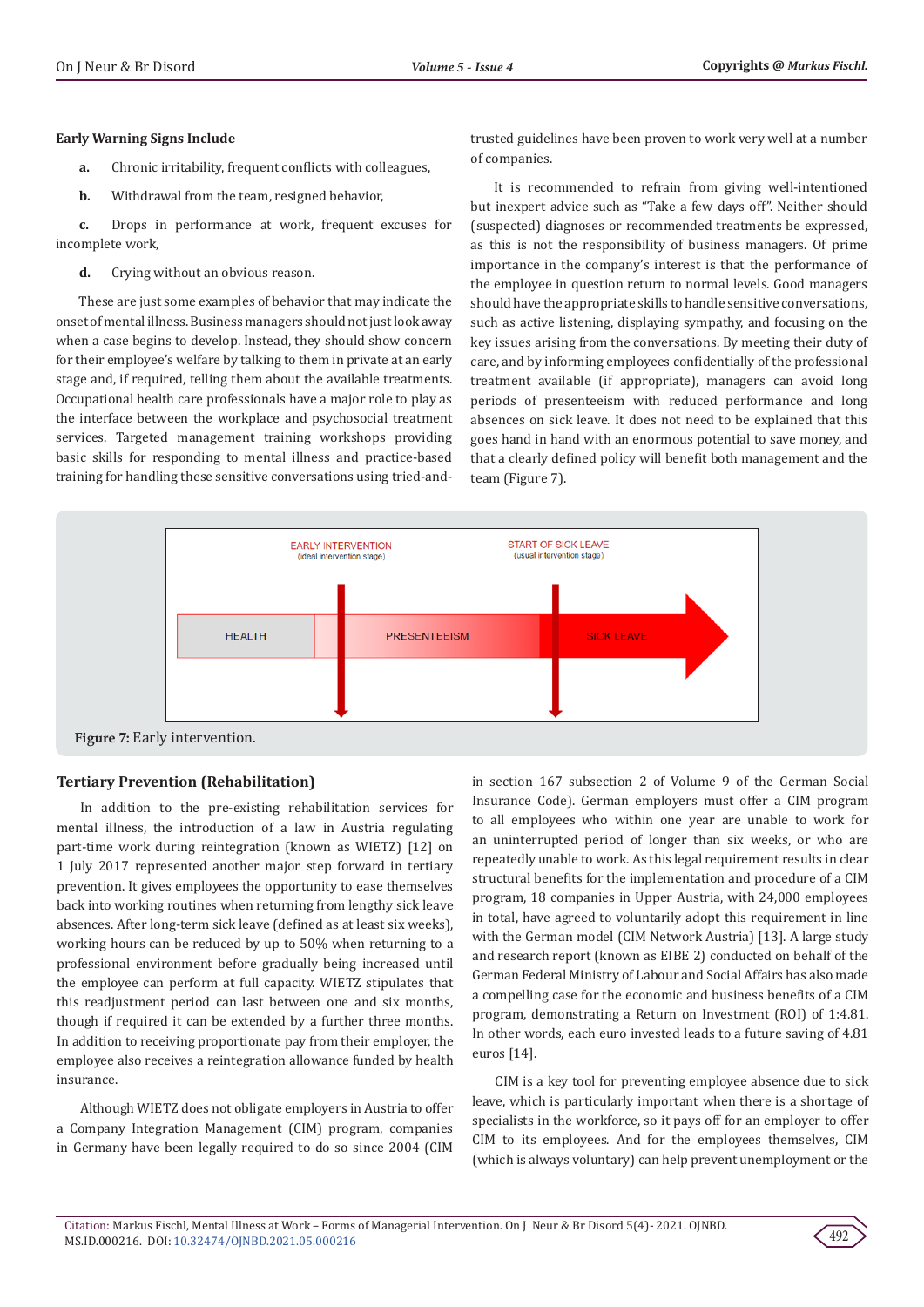need to draw an incapacity pension [15] (Figure 8). In this context, mention should also be made of a synthesis of systematic reviews of databases from between 2000 and 2012 to determine the level of evidence for mental health interventions in the workplace. The search resulted in 3363 titles, of which 14 were eventually found to meet the inclusion criteria and were summarized in the synthesis. The synthesis reported on workplace mental health interventions that impacted absenteeism, productivity, and

financial outcomes. It concluded that there is positive evidence for the effectiveness of workplace mental health interventions (in particular multicomponent mental health and/or psychosocial interventions and exposure in vivo containing interventions for particular anxiety disorders). The authors also stated, however, that due to the complexity of the issue further research was required in order to provide clear guidance for business managers on the best workplace mental health interventions.



# **The Role of Psychiatrists in Reintegration**

As psychiatrists, we can make our patients aware that WIETZ can help. The occupational health care professional is their first

port of call at work, and they can work with the patient to develop a reintegration plan. If the company does not have an occupational health care professional, patients can use the "fit2work" program (Figure 9).